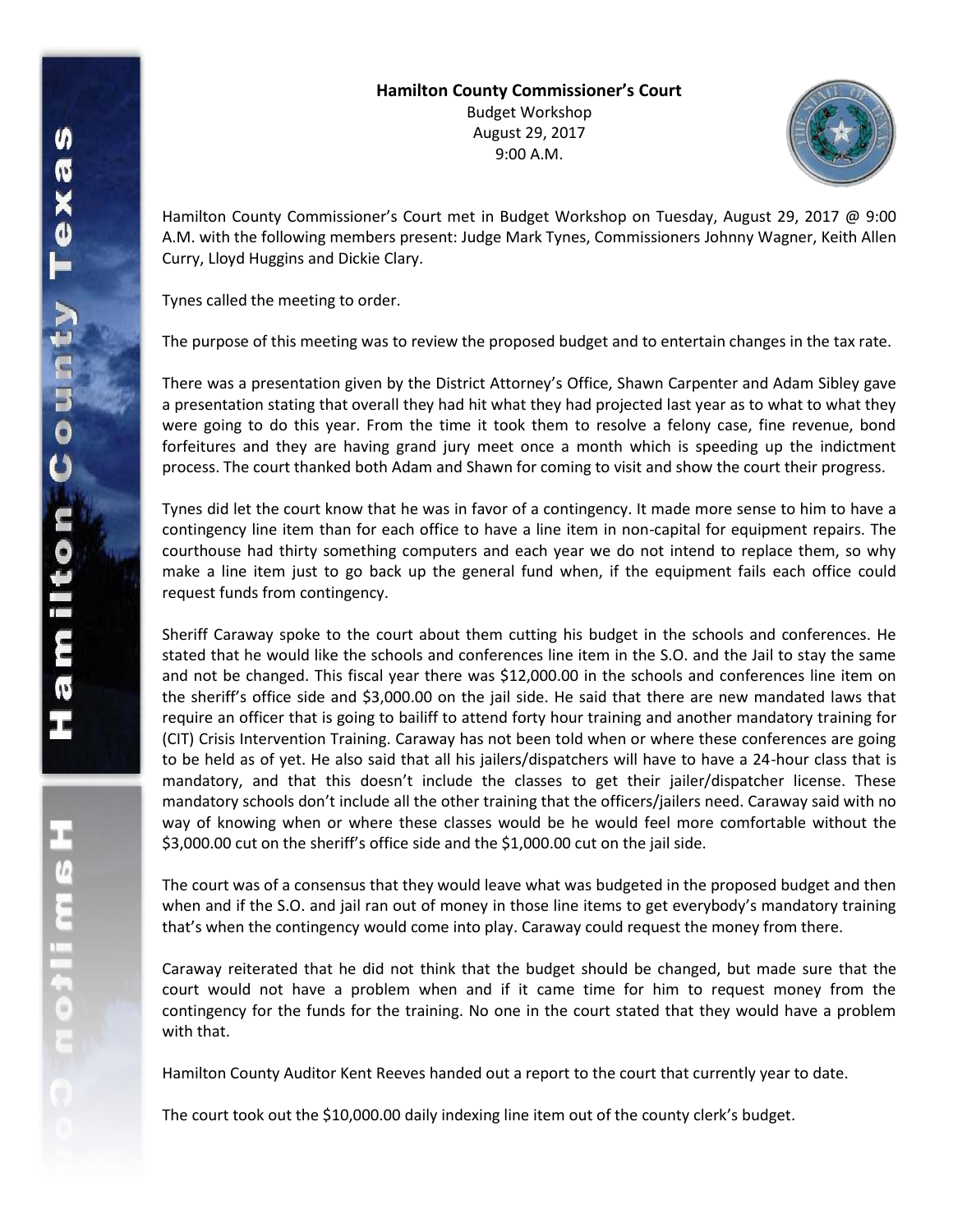The court also went into discussion about the \$80,000 excess in revenue from the Justice of the Peace budget. Tynes gave a handout to the court regarding spending excess funds in this year's budget instead of the next fiscal year. They can take that excess money and pay off the debt payment for the two sheriff's office vehicles and possible some other expenses at the sheriff's office. Then they will the \$20,000.00 out of the capital equipment fund for the next fiscal year. Tynes stated that Reeves will get the documentation together and certify to it.

Reeves states that in any budget you don't want to budget for something you aren't going to spend. That's just not good accounting.

The court informed Sandy Layhew the District Clerk that the money for her new computer will be purchased out of her technology fund and they informed Terry Short that the new computers that she is going to have to have for her office will be found somewhere in this year's budget.

Tynes stated that the current tax rate and proposed tax rate is .5606 per \$100.00.

Tynes did say that the revenue on the proposed budget would be reduced by approximately \$19,000.00.

Wagner did state that depending on the status of bridge repairs on CR 101 that the \$30,000.00 in the contingency may be transferred into bridge replacement shortly after the beginning of the new fiscal year.

Tynes then asked the court if there were any other changes that need to be made, and that if everyone was happy with the proposed budget.

Clary stated that he had concerns with the tax revenue being approximately \$56,000.00 short this year. He asked that if we don't collect this amount what will we do? He stated that this time next year we may notice a short fall.

Reeves stated that we should go with what the history shows unless Doyle Roberts, Chief Appraiser from the Appraisal District drops the levy.

Clary is concerned that it doesn't matter how much you levy, that is matters how much you collect.

It was reiterated to look at the historical data.

Tynes recessed the court at 11:00 A.M. to break before they go into the Tax Abatement workshop.

Tynes called the court back to order at 11:05 A.M. for the abatement workshop.

Tynes wanted the court to know that this was an overview. Wanting the court to know that we have received the abatement application from Vista Mountain, LLC and that part of the application is incomplete. He said that County Attorney Mark Henkes would be communicating with them in this regard.

Henkes states that no legal description was attached to the application at all, just a picture. Until we receive that information that we are at a standstill.

Henkes stated that he was waiting to send a letter to the company until he got input from the court.

Tynes also stated that he would be getting with the Hico EDC, Hamilton EDC and the Evant MDD to get their thoughts on this matter.

Huggins stated that the policy assumes as it is written that there will be employment for people in Hamilton County. He thinks the policy should make it more specific to Hamilton County.